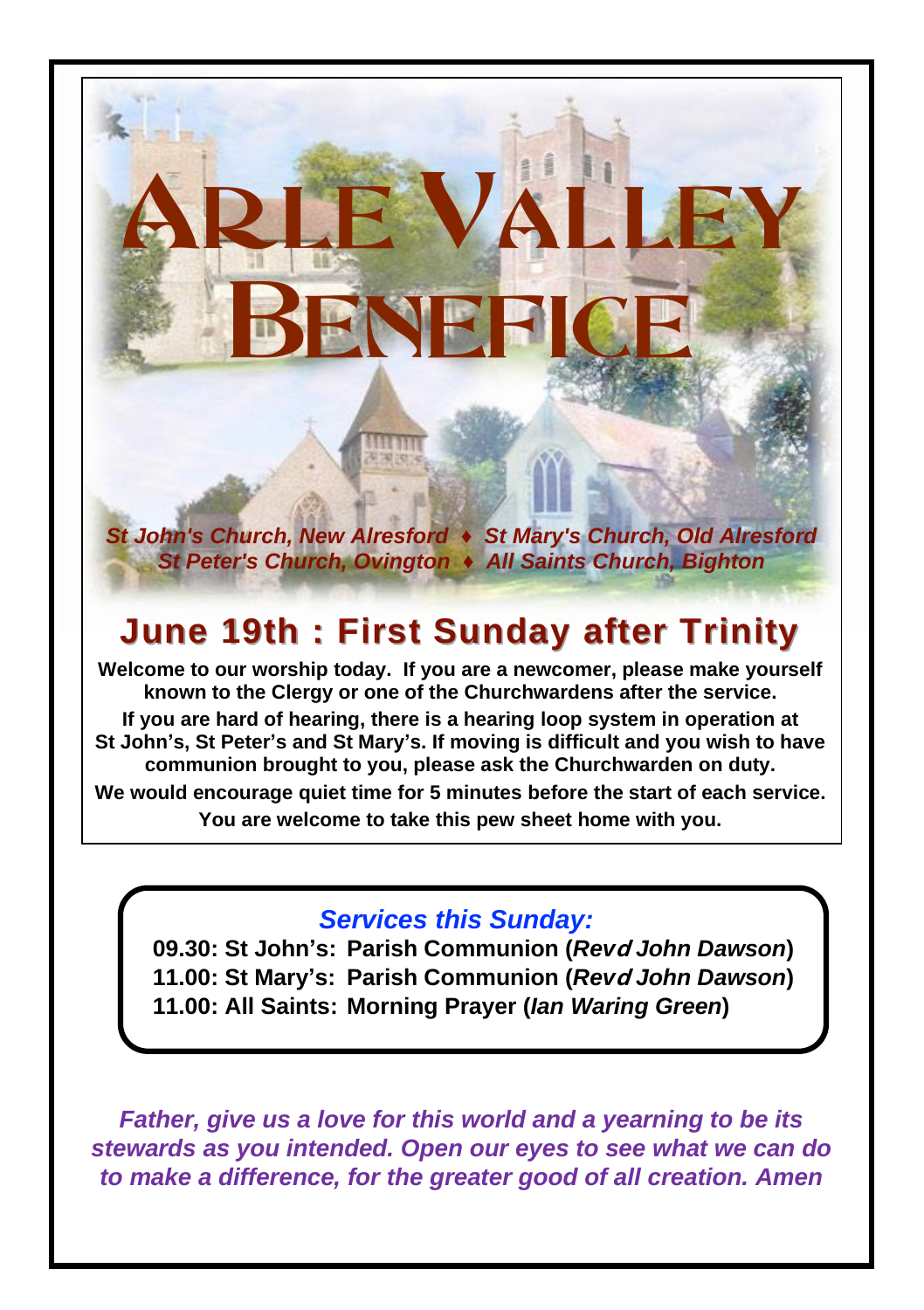## *Services this week:*

| <b>Monday June 20th</b><br>09.00: All Saints:        | Morning Prayer (Rev'd Heather)    |
|------------------------------------------------------|-----------------------------------|
| <b>Tuesday June 21st</b><br>$09.00:$ St John's:      |                                   |
|                                                      | Morning Prayer (Rev'd Heather)    |
| <b>Wednesday June 22nd</b><br>09.00: St Mary's:      | Morning Prayer (Rev'd Heather)    |
| $10.00:$ St John's:                                  | Holy Communion (Rev'd Heather)    |
| <b>Thursday June 23rd</b>                            |                                   |
| $09.00$ : St Peter's:                                | Morning Prayer (Rev'd Heather)    |
| <b>Sunday June 26th: Second Sunday after Trinity</b> |                                   |
| 08.00: St John's:                                    | Holy Communion (Rev'd Heather)    |
| 09.30: St John's:                                    | Patronal Service (Rosie / Angela) |
| 09.30: St Mary's:                                    | <b>Common Worship Communion</b>   |
|                                                      | (Rev'd Heather)                   |
| 11.00: All Saints:                                   | Parish Communion (Rev'd Heather)  |
|                                                      |                                   |

**The Holy Communion service on Wednesday** will be followed by coffee

### *What's on this week:*

in the John Pearson Hall.

### *Solos Sunday Tea:*

Solos Sunday tea will be on **Sunday 19th June** in the John Pearson Hall 2pm-4pm. Do join us for tea, home made cakes, chat and friendship. Looking forward to seeing you then.

*Information Marion 733921 Margaret 735185.*

*St John***'***s Patronal Festival:* - **Sunday 26th June 9:30am**. You are invited to bring a banner or a symbol to represent any church group that you might head up or help with, to present at the beginning of the service so that we can celebrate all the different parts of our church life. We will bring them up from the back of the church.

And then at **12 noon** you are invited to bring a **picnic** to celebrate the Patronal Festival. Hopefully we can have lunch outside so feel free to bring a rug or picnic chair – there will also be chairs available from the church.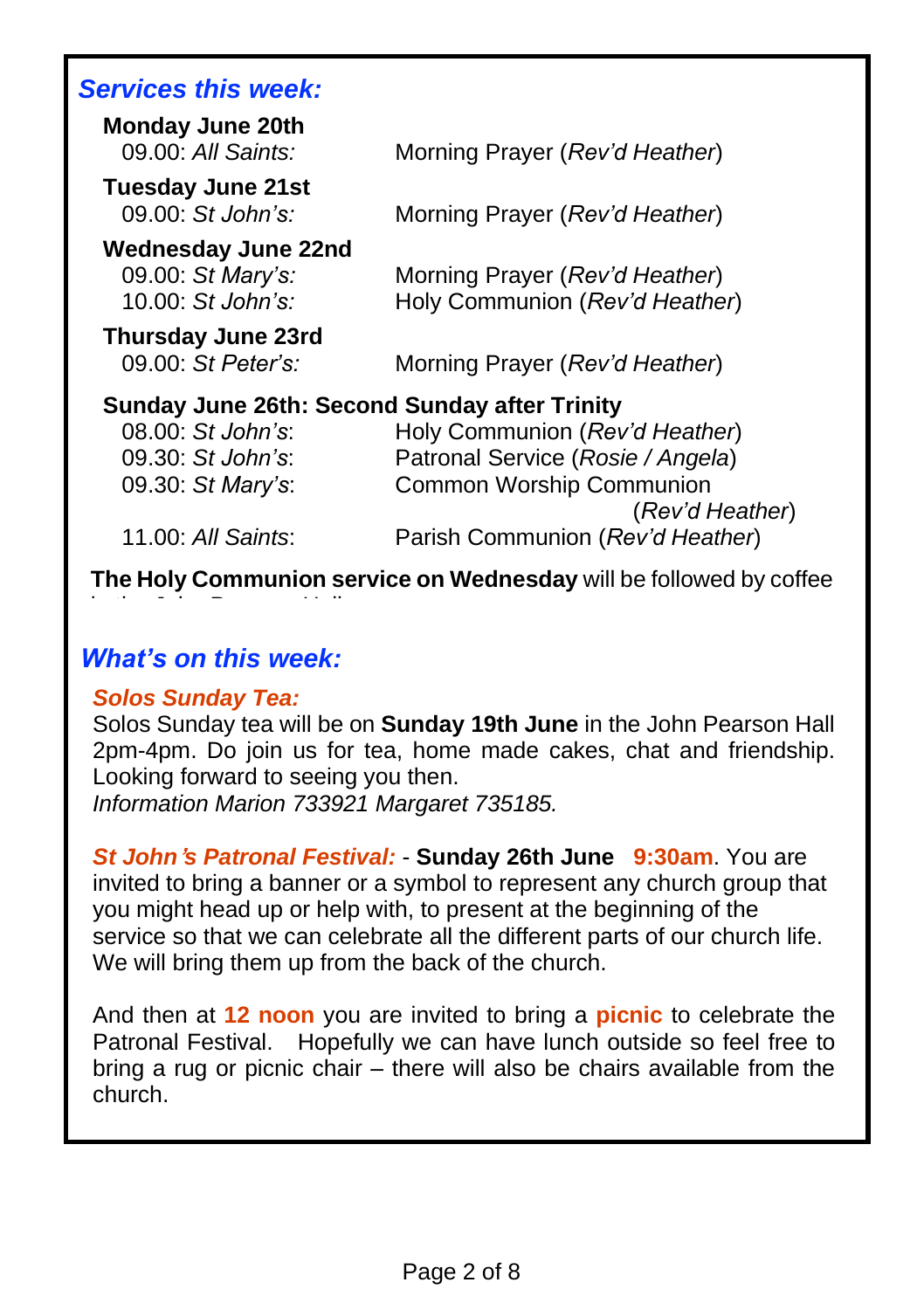### *This week s notices...*

*Flowers in St John's:*



The chancel flowers in St John's have been sponsored by Sue Clarke remembering Paul and Callum.

*If you would like to sponsor a pedestal please contact Diana Robbins on 01420 565668, or email: dianarobbins@me.com.*

### *SUMMER FUN IS BACK AFTER 2 YEARS!!!!*



**DANIEL and the Lions Den** – a musical for all ages from infant school children to teenagers and all in-between.

Come and enjoy taking part in, helping and creating a musical over 3 days - Front or Back Stage.

The production this year from Summer Fun will run from 9am - 3pm each day on Wednesday 24th, Thursday 25th and Friday 26th August 2022 in the John Pearson Hall and St John's Church.

### *The performance will be on Friday 26th August at 6.00pm in St John***'***s Church.*

The cost per child will be £5 per day and £3 per day for other children in the same family. You will also need a £3 practice CD for the songs.

*To sign up or further details please contact Rosie Waring Green 07891120662 or rosie@22rwg.co.uk.*

We would appreciate any help from older teenagers and adults for 1, 2 or 3 days.

*Giving at St John's:* If you would like to make a contribution to church funds with a debit or credit card, this can usually be done at the back of the church after the main services, or phone David Griffiths on 734408.

*Prayer requests:* If you would like the Prayer team to pray for you, your family, friends or any other situation, please contact Rosie Waring Green: *[rosie@22rwg.co.uk](mailto:rosie@22rwg.co.uk)* or 01962 733237. We of course always respect the confidentiality of your requests.

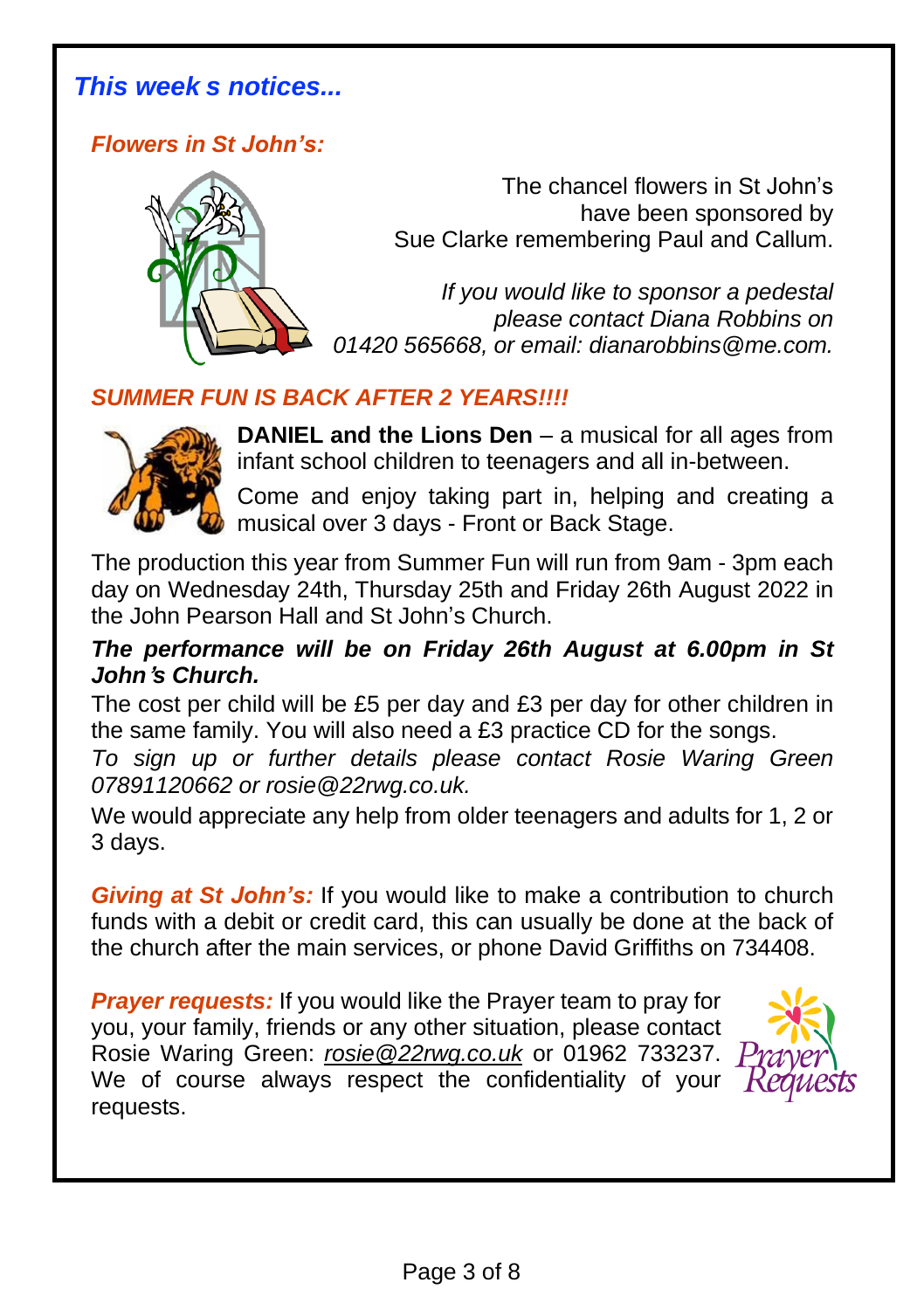### *This week s notices...*

### *Steal Away Home: a celebration of American choral music*

[Southern](https://www.southernvoices.co.uk/) Voices are producing a concert of American music / American influenced music in St John's Church on **June 25th at 7.30pm**. The programme is a mix of mostly shorter pieces, including the Barber Agnus Dei, and the Tippett Spirituals from A Child of our Time, but also some early pieces by Aaron Copland and the three Flower Songs by Eric Whitacre.

Tickets are £16 (concessions £1 for age 18 and under) available online at [www.ticketsource.co.uk/southern-voices,](http://www.ticketsource.co.uk/southern-voices) by phone to 03336663366, or on the door.

### *Alresford Community Cinema:*



#### **Please direct:**

- ▸ **Material for notices: email [notices@arlevalleychurches.org.uk](mailto:notices@arlevalleychurches.org.uk) Deadline: 3pm Thursday.**
- ▸ **Information about those in hospital to Sue Greenway 732406 or Patricia Todd 738408 or Keith Sweetland 735255.**
- ▸ **Information for Intercessions to the churchwardens.**

#### **Rector: Rev'd Heather Brearey**

**Email: arlevalleyrector@gmail.com Tel: 01962 732105 Benefice website: www.arlevalleychurches.org.uk**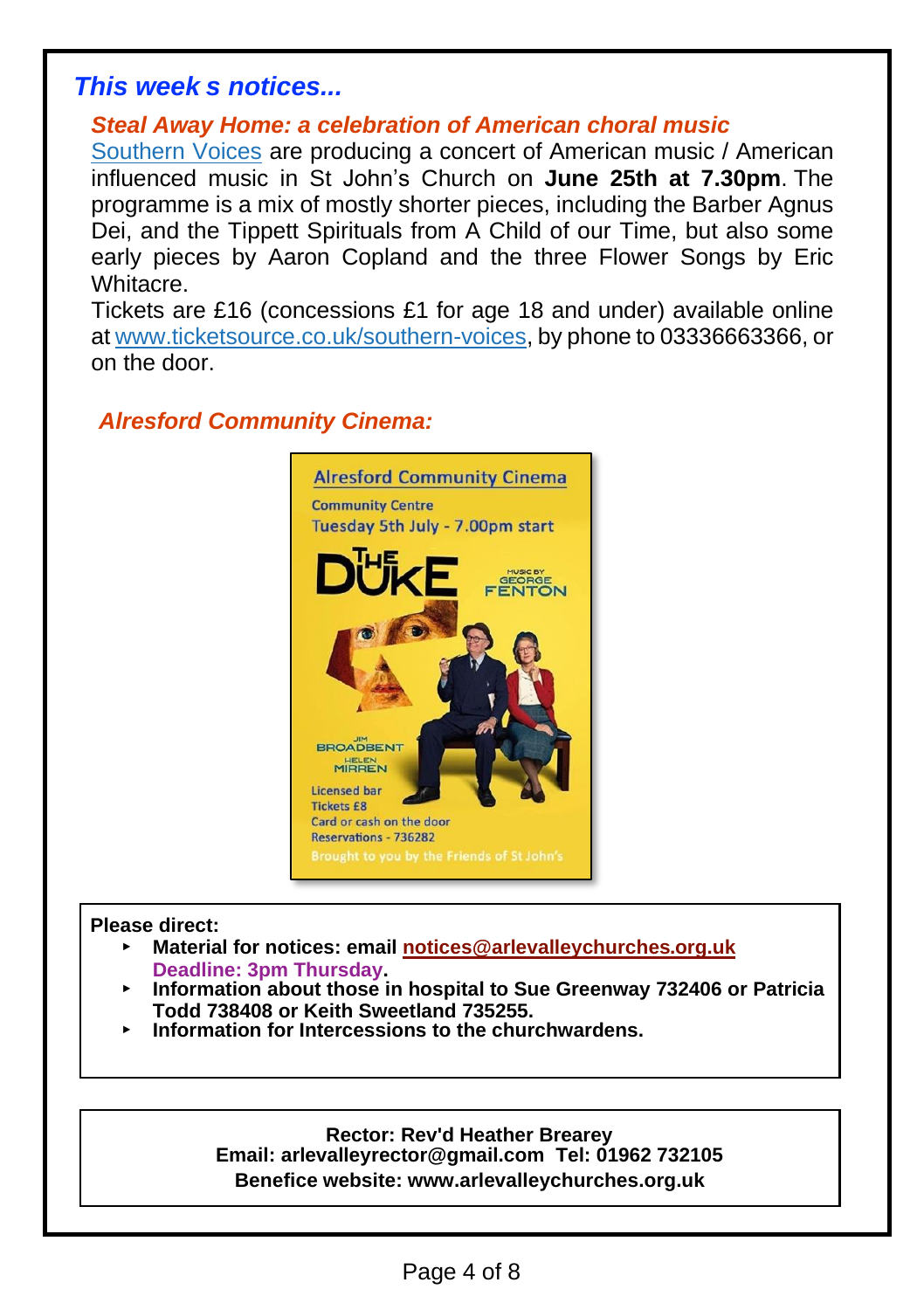# *Collect and Readings: First Sunday after Trinity*

### **Collect:**

O God, the strength of all those who put their trust in you, mercifully accept our prayers and, because through the weakness of our mortal nature we can do no good thing without you, grant us the help of your grace, that in the keeping of your commandments we may please you both in will and deed; through Jesus Christ your Son our Lord, who is alive and reigns with you, in the unity of the Holy Spirit, one God, now and for ever. **Amen**

 $\preccurlyeq$ 

### **First Reading: Isaiah 65.1-9**

*To be announced as a Reading from the Book of Isaiah* The word of the Lord through the prophet: I was ready to be sought out by those who did not ask, to be found by those who did not seek me. I said, 'Here I am, here I am', to a nation that did not call on my name. I held out my hands all day long to a rebellious people, who walk in a way that is not good. following their own devices; a people who provoke me to my face continually, sacrificing in gardens and offering incense on bricks; who sit inside tombs, and spend the night in secret places; who eat swine's flesh, with broth of abominable things in their vessels; who say, 'Keep to yourself, do not come near me, for I am too holy for you.' These are a smoke in my nostrils, a fire that burns all day long. See, it is written before me: I will not keep silent, but I will repay;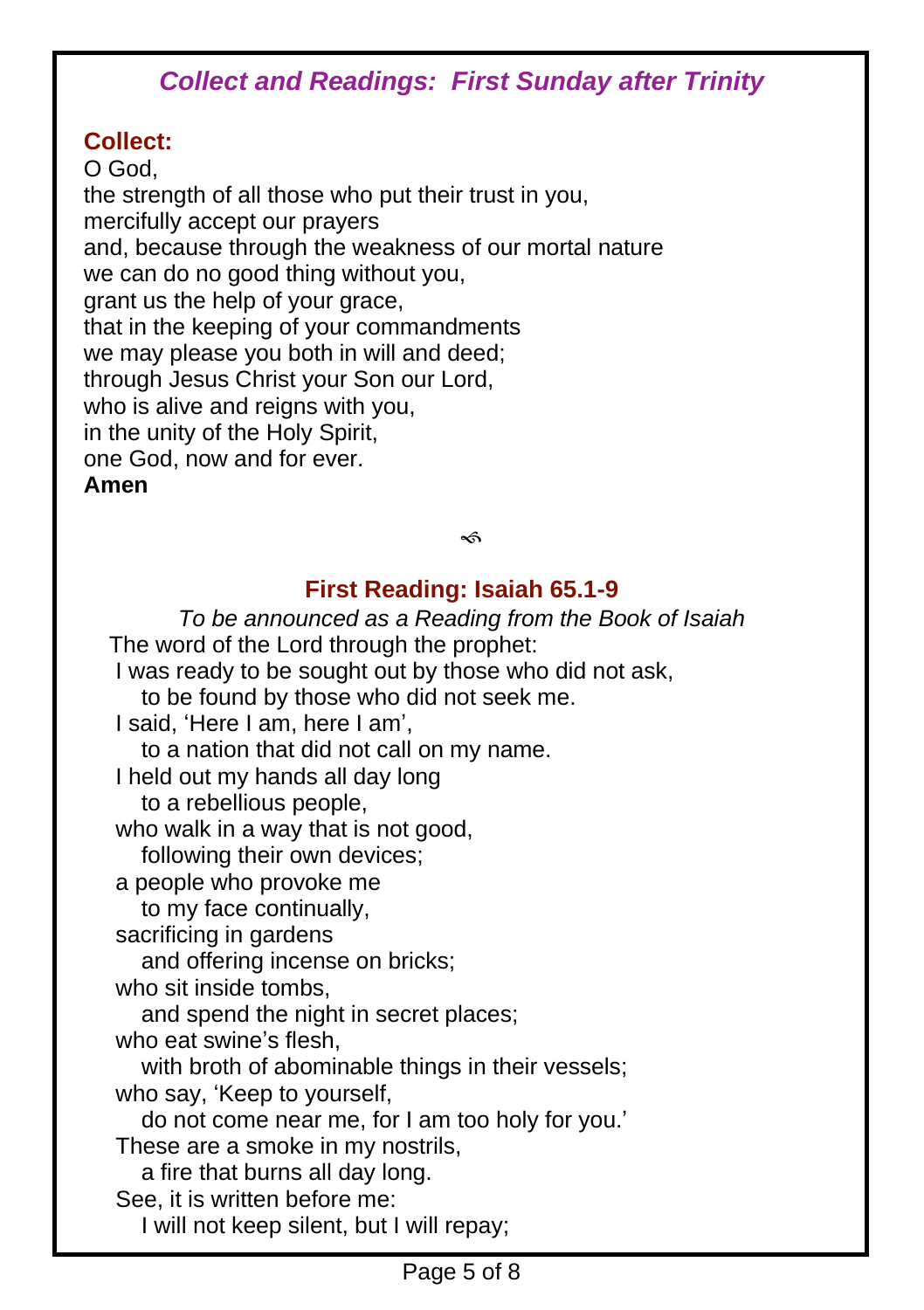I will indeed repay into their laps their iniquities and their ancestors 'iniquities together, says the LORD; because they offered incense on the mountains and reviled me on the hills, I will measure into their laps full payment for their actions. Thus says the LORD: As the wine is found in the cluster, and they say, 'Do not destroy it, for there is a blessing in it', so I will do for my servants 'sake, and not destroy them all. I will bring forth descendants from Jacob, and from Judah inheritors of my mountains; my chosen shall inherit it, and my servants shall settle there. *At the end the reader will say:* **This is the Word of the Lord** *The response is*: **Thanks be to God**

<€

### **Second Reading: Galatians 3.23-29**

*To be announced as a Reading from the Epistle to the Galatians* Before faith came, we were imprisoned and guarded under the law until faith would be revealed. Therefore the law was our disciplinarian until Christ came, so that we might be justified by faith. But now that faith has come, we are no longer subject to a disciplinarian, for in Christ Jesus you are all children of God through faith. As many of you as were baptized into Christ have clothed yourselves with Christ; There is no longer Jew or Greek, there is no longer slave or free, there is no longer male and female; for all of you are one in Christ Jesus. And if you belong to Christ, then you are Abraham's offspring, heirs according to the promise.

*At the end the reader will say*: **This is the Word of the Lord** *The response is*: **Thanks be to God**

چە

### **Gospel: Luke 8.26-39**

*When the Gospel is announced we respond with:* **Glory to you, O Lord**

Jesus and his disciples arrived at the country of the Gerasenes, which is opposite Galilee. As he stepped out on land, a man of the city who had demons met him. For a long time he had worn no clothes, and he did not live in a house but in the tombs. When he saw Jesus, he fell down before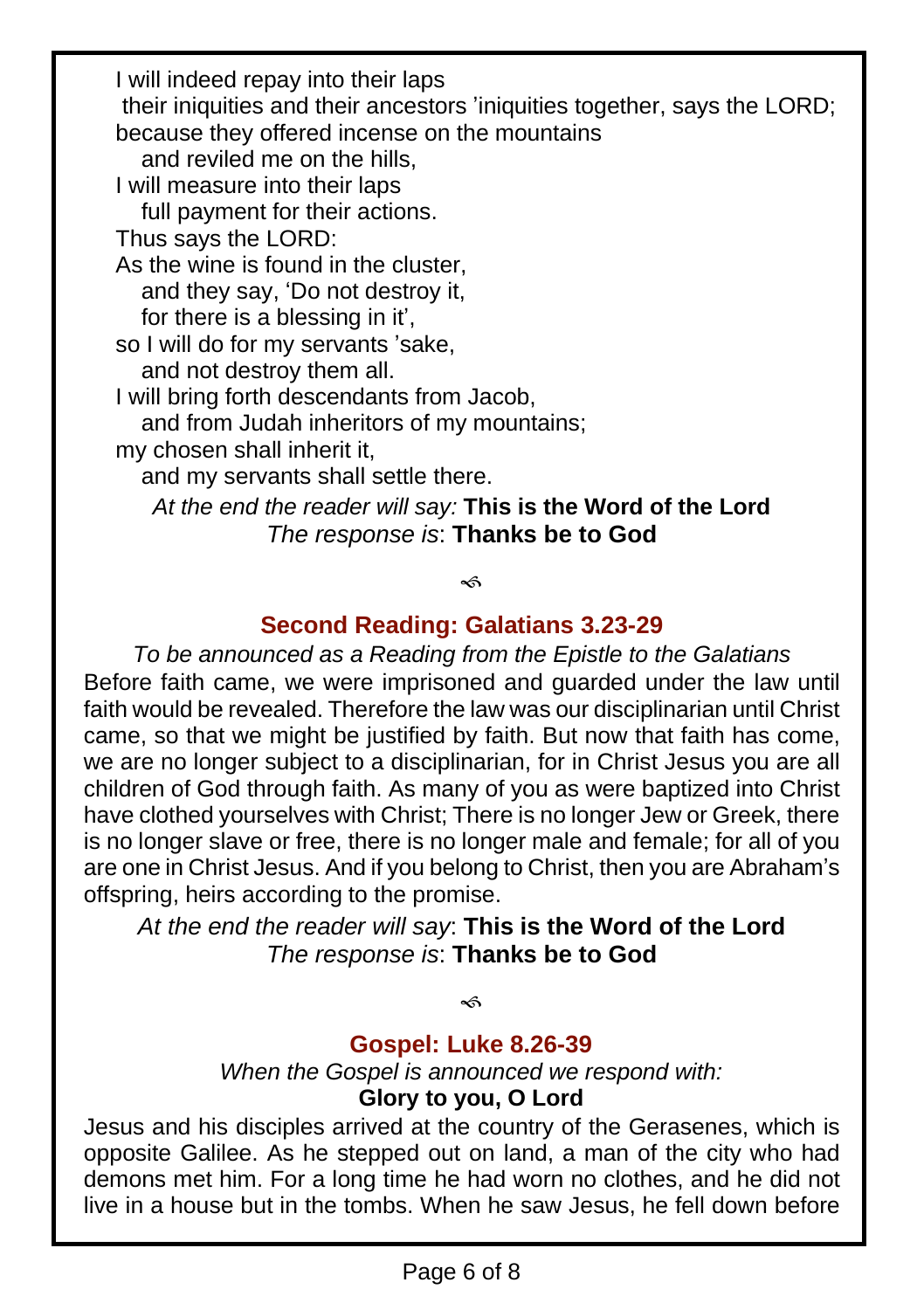him and shouted at the top of his voice, 'What have you to do with me, Jesus, Son of the Most High God? I beg you, do not torment me' – for Jesus had commanded the unclean spirit to come out of the man. (For many times it had seized him; he was kept under guard and bound with chains and shackles, but he would break the bonds and be driven by the demon into the wilds.) Jesus then asked him, 'What is your name? 'He said, 'Legion'; for many demons had entered him. They begged him not to order them to go back into the abyss.

Now there on the hillside a large herd of swine was feeding; and the demons begged Jesus to let them enter these. So he gave them permission. Then the demons came out of the man and entered the swine, and the herd rushed down the steep bank into the lake and was drowned. When the swineherds saw what had happened, they ran off and told it in the city and in the country. Then people came out to see what had happened, and when they came to Jesus, they found the man from whom the demons had gone sitting at the feet of Jesus, clothed and in his right mind. And they were afraid. Those who had seen it told them how the one who had been possessed by demons had been healed. Then all the people of the surrounding country of the Gerasenes asked Jesus to leave them; for they were seized with great fear. So he got into the boat and returned. The man from whom the demons had gone begged that he might be with him; but Jesus sent him away, saying, 'Return to your home, and declare how much God has done for you. 'So he went away, proclaiming throughout the city how much Jesus had done for him.

*At the end the reader will say*: This is the Gospel of the Lord *The response is:* **Praise to you, O Christ**

حہ

### **Post Communion Prayer**

Eternal Father, we thank you for nourishing us with these heavenly gifts: may our communion strengthen us in faith, build us up in hope, and make us grow in love; for the sake of Jesus Christ our Lord. **Amen**

#### **Copyright Acknowledgement:**

Some material included in this service is copyright: © 1989 National Council of the Churches of Christ, USA Post Communion (1st after Trinity) © The Archbishops' Council 2000 Collect (1st after Trinity) © The Crown/Cambridge University Press: The Book of Common Prayer (1662)